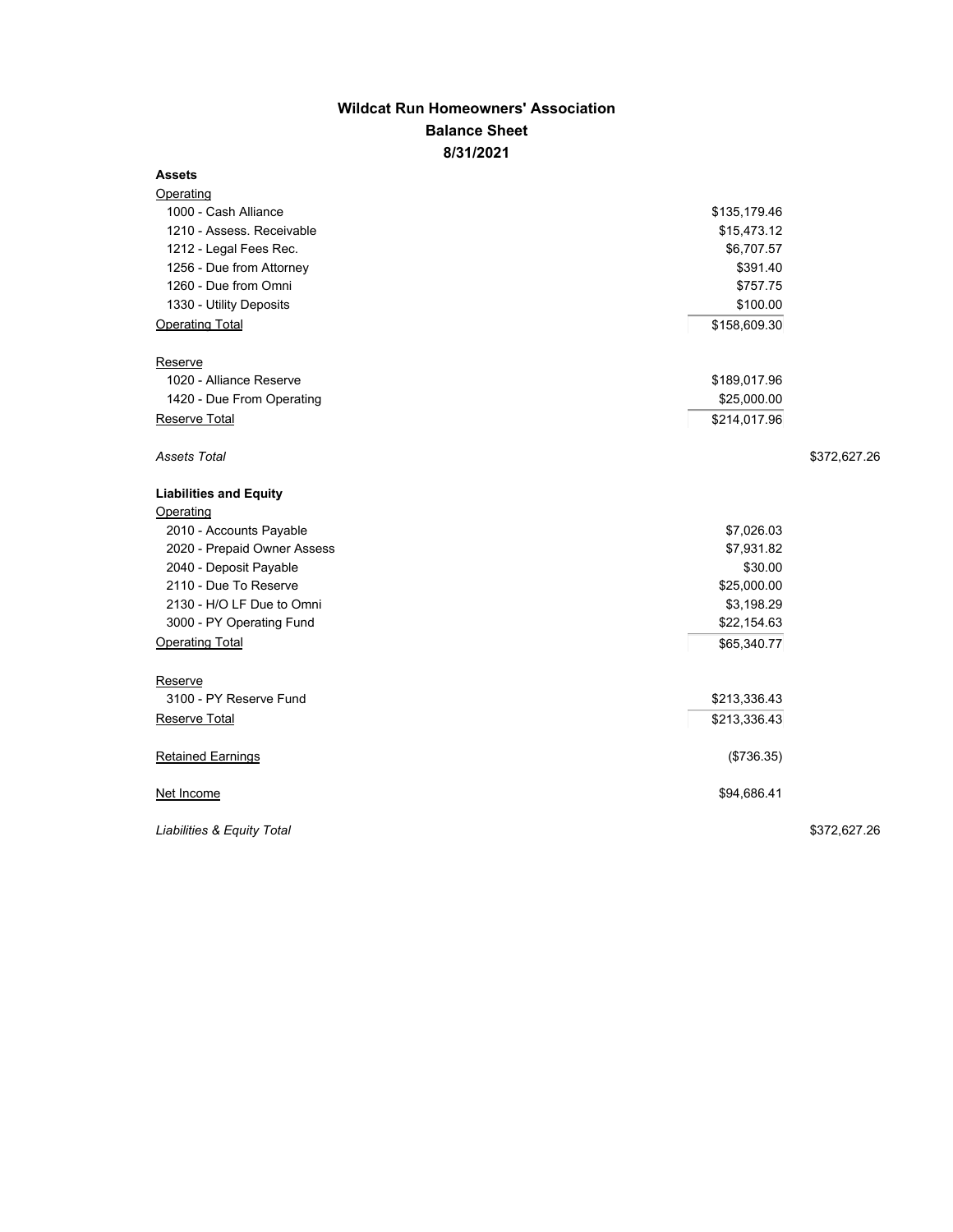## **Wildcat Run Homeowners' Association Budget Comparison Report 8/1/2021 - 8/31/2021**

|                                      | 8/1/2021 - 8/31/2021 |               |              | 1/1/2021 - 8/31/2021 |                                         |              |                        |
|--------------------------------------|----------------------|---------------|--------------|----------------------|-----------------------------------------|--------------|------------------------|
|                                      | Actual               | <b>Budget</b> | Variance     | Actual               | <b>Budget</b>                           |              | Variance Annual Budget |
| Income                               |                      |               |              |                      |                                         |              |                        |
| Income                               |                      |               |              |                      |                                         |              |                        |
| 4181 - Pool Pass                     | \$130.00             | \$200.00      | (\$70.00)    | \$11,085.00          | \$12,200.00                             | (\$1,115.00) | \$12,200.00            |
| Total Income                         | \$130.00             | \$200.00      | (\$70.00)    | \$11,085.00          | \$12,200.00                             | (\$1,115.00) | \$12,200.00            |
| Operating                            |                      |               |              |                      |                                         |              |                        |
| 4100 - Association Fees              | \$0.00               | \$0.00        | \$0.00       |                      | \$313,917.00 \$329,280.00 (\$15,363.00) |              | \$329,280.00           |
| 4101 - Good Faith Credit             | \$0.00               | \$0.00        | \$0.00       |                      | \$0.00 \$13,875.00 (\$13,875.00)        |              | \$13,875.00            |
| 4130 - Late Fees                     | (\$48.80)            | \$0.00        | (\$48.80)    | \$3,429.32           | \$0.00                                  | \$3,429.32   | \$0.00                 |
| 4140 - Interest Income               | \$3.21               | \$0.00        | \$3.21       | \$190.48             | \$0.00                                  | \$190.48     | \$0.00                 |
| 4150 - Legal Fees Income             | \$0.00               | \$0.00        | \$0.00       | \$2,804.65           | \$0.00                                  | \$2,804.65   | \$0.00                 |
| 4157 - Bad Debt Recovery             | \$0.00               | \$0.00        | \$0.00       | \$2,651.70           | \$0.00                                  | \$2,651.70   | \$0.00                 |
| <b>Total Operating</b>               | (\$45.59)            | \$0.00        | (\$45.59)    |                      | \$322,993.15 \$343,155.00 (\$20,161.85) |              | \$343,155.00           |
| Reserve                              |                      |               |              |                      |                                         |              |                        |
| 9020 - Interest Income               | \$24.08              | \$0.00        | \$24.08      | \$188.66             | \$0.00                                  | \$188.66     | \$0.00                 |
| <b>Total Reserve</b>                 | \$24.08              | \$0.00        | \$24.08      | \$188.66             | \$0.00                                  | \$188.66     | \$0.00                 |
| <b>Total Income</b>                  | \$108.49             | \$200.00      | (\$91.51)    |                      | \$334,266.81 \$355,355.00 (\$21,088.19) |              | \$355,355.00           |
| <b>Expense</b>                       |                      |               |              |                      |                                         |              |                        |
| Operating                            |                      |               |              |                      |                                         |              |                        |
| 5010 - Admin Fees                    | \$732.69             | \$250.00      | (\$482.69)   | \$2,440.56           | \$2,000.00                              | (\$440.56)   | \$3,000.00             |
| 5020 - Postage                       | \$715.40             | \$291.00      | (\$424.40)   | \$4,349.49           | \$2,328.00                              | (\$2,021.49) | \$3,500.00             |
| 5030 - Professional Service          | \$100.00             | \$500.00      | \$400.00     | \$5,665.33           | \$2,000.00                              | (\$3,665.33) | \$4,000.00             |
| 5031 - Accounting Fees               | \$0.00               | \$0.00        | \$0.00       | \$100.00             | \$400.00                                | \$300.00     | \$400.00               |
| 5033 - Taxes/Licenses/Perm           | \$0.00               | \$0.00        | \$0.00       | \$3,659.00           | \$850.00                                | (\$2,809.00) | \$850.00               |
| 5040 - Management Cont               | \$3,528.14           | \$3,528.00    | (\$0.14)     | \$28,275.12          | \$28,224.00                             | (\$51.12)    | \$42,336.00            |
| 5050 - Insurance Expense             | \$1,502.48           | \$0.00        | (\$1,502.48) | \$5,243.80           | \$8,900.00                              | \$3,656.20   | \$8,900.00             |
| 5060 - Bad Debt/Writeoff             | \$0.00               | \$0.00        | \$0.00       | \$468.50             | \$16,464.00                             | \$15,995.50  | \$16,464.00            |
| 5070 - Website Expense               | \$50.00              | \$50.00       | \$0.00       | \$350.00             | \$400.00                                | \$50.00      | \$600.00               |
| 5088 - Committee Expense             | \$0.00               | \$0.00        | \$0.00       | \$0.00               | \$0.00                                  | \$0.00       | \$5,000.00             |
| 5110 - Electricity                   | \$6,827.25           | \$4,250.00    | (\$2,577.25) | \$38,660.74          | \$34,000.00                             | (\$4,660.74) | \$51,000.00            |
| 5120 - Water & Sewer                 | \$883.45             | \$800.00      | (\$83.45)    | \$7,946.96           | \$6,700.00                              | (\$1,246.96) | \$8,500.00             |
| 5130 - Trash Removal                 | \$0.00               | \$50.00       | \$50.00      | \$0.00               | \$200.00                                | \$200.00     | \$300.00               |
| 5170 - Security/Monitoring           | \$1,537.50           | \$750.00      | (\$787.50)   | \$5,572.75           | \$6,000.00                              | \$427.25     | \$9,000.00             |
| 5210 - Landscape Contract            | \$6,172.05           | \$5,555.00    | (\$617.05)   | \$37,032.30          | \$38,885.00                             | \$1,852.70   | \$55,550.00            |
| 5211 - Landscaping Misc              | \$0.00               | \$0.00        | \$0.00       | \$220.42             | \$1,500.00                              | \$1,279.58   | \$1,500.00             |
| 5221 - Common Area Maint             | \$279.50             | \$200.00      | (\$79.50)    | \$915.50             | \$1,000.00                              | \$84.50      | \$1,000.00             |
| 5232 - Pond Contract                 | \$134.04             | \$0.00        | (\$134.04)   | \$13,421.13          | \$12,830.00                             | (\$591.13)   | \$12,830.00            |
| 5234 - Darinage Easement Maintenance | \$0.00               | \$0.00        | \$0.00       | \$2,307.27           | \$500.00                                | (\$1,807.27) | \$500.00               |
| 5250 - Fountain Maintenance          | \$0.00               | \$0.00        | \$0.00       | \$2,327.28           | \$3,000.00                              | \$672.72     | \$3,000.00             |
| 5251 - Fountain Contract             | \$1,381.68           | \$0.00        | (\$1,381.68) | \$4,047.68           | \$9,126.00                              | \$5,078.32   | \$9,126.00             |
| 5252 - Water Feature                 | \$2,580.22           | \$0.00        | (\$2,580.22) | \$12,594.50          | \$17,000.00                             | \$4,405.50   | \$17,000.00            |
| 5260 - Snow removal                  | \$0.00               | \$0.00        | \$0.00       | \$5,668.50           | \$4,500.00                              | (\$1,168.50) | \$7,500.00             |
| 5295 - Street Light Maintenance      | \$0.00               | \$100.00      | \$100.00     | \$0.00               | \$500.00                                | \$500.00     | \$500.00               |
| 5400 - Playground Maintenance        | \$0.00               | \$150.00      | \$150.00     | \$1,122.75           | \$1,200.00                              | \$77.25      | \$1,800.00             |
| 5410 - Pool Contract                 | \$8,700.00           | \$7,000.00    | (\$1,700.00) | \$47,300.00          | \$49,000.00                             | \$1,700.00   | \$56,000.00            |
| 5412 - Pool Misc                     | \$45.00              | \$250.00      | \$205.00     | \$8,659.44           | \$1,750.00                              | (\$6,909.44) | \$2,000.00             |